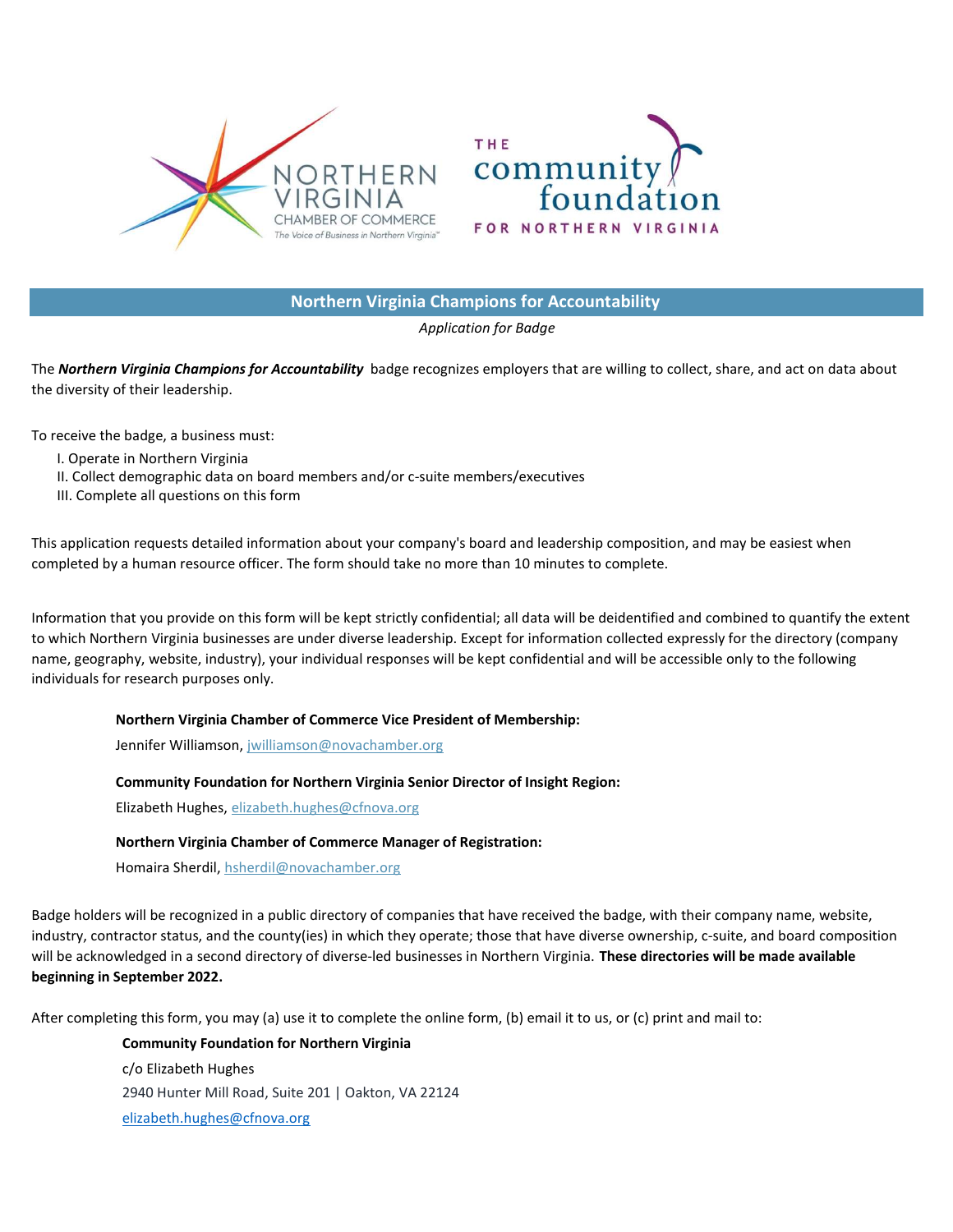# SECTION I. CONTACT INFORMATION AND ELIGIBILITY

Your responses in this section will be kept confidential.

#### 1 How can we contact you about your badge?

| Name  |  |
|-------|--|
|       |  |
| Title |  |
|       |  |
| Email |  |
|       |  |

## 2 Where is your business located? [select all that apply]

Your business must operate in at least one jurisdiction in Northern Virginia to receive this badge.

- City of Alexandria Arlington County Fairfax, including Fairfax City and Falls Church Loudoun County Prince William, including Manassas and Manassas Park
- 3 What demographic data do you collect on your business's c-suite and/or board? [select all that apply] Your business must operate in at least one jurisdiction in Northern Virginia to receive this badge.

| Race-Ethnicity    |
|-------------------|
| Gender            |
| LGBTQ+ status     |
| Disability status |

If you have not selected any responses for Questions 1 and 2, you are not eligible for the Northern Virginia Champions for Accountability badge at this time.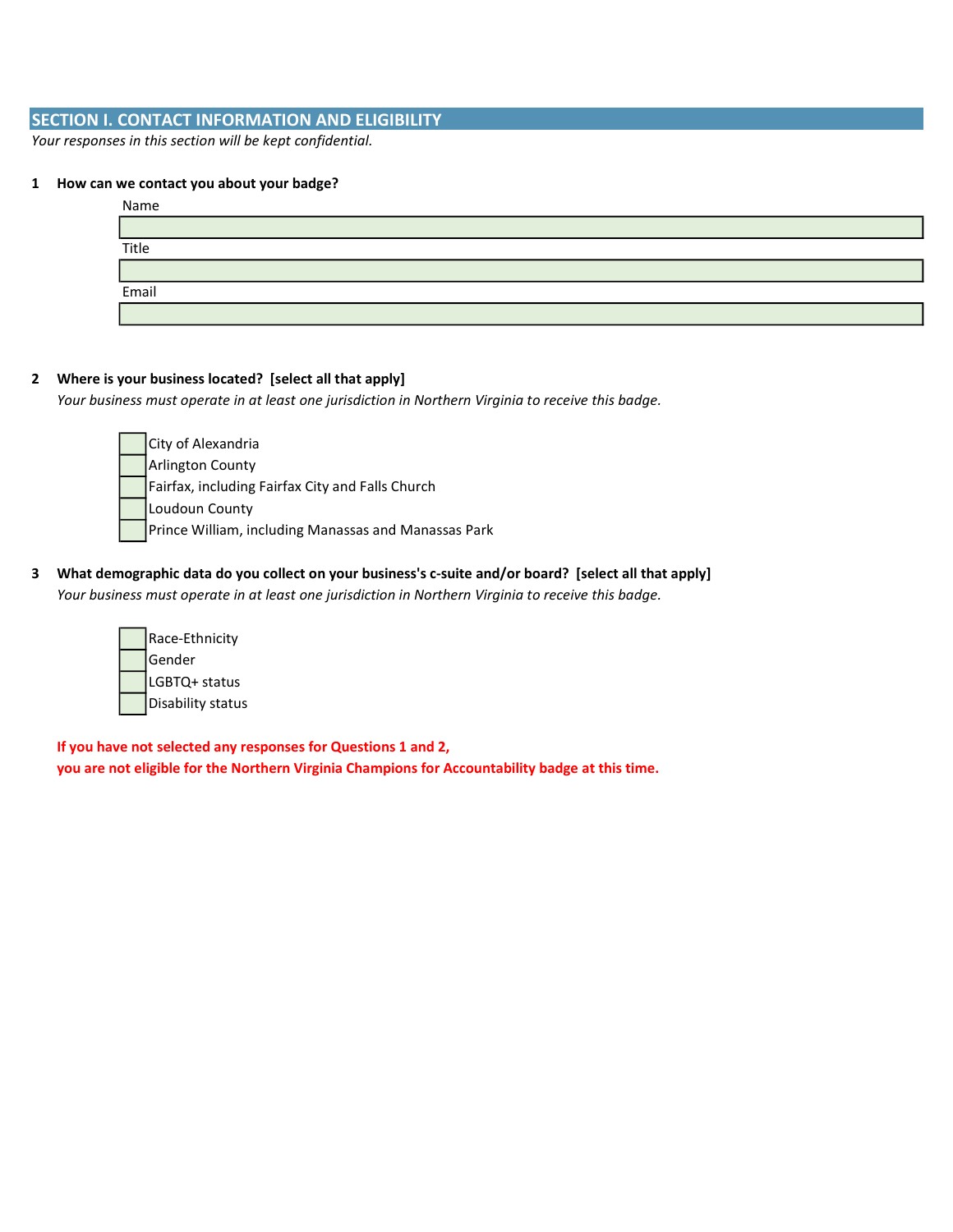## SECTION II. DEMOGRAPHIC DATA COLLECTION AND SHARING PRACTICES

Your responses in this section will be kept confidential.

4 Are individuals asked to self-identify when collecting demographic data?



5 Does your business share data regularly on the diversity of its leaders with staff?



6 Does your business have an individual who leads its diversity, inclusion, and equity work?



7 What is the name, title, and email address for this individual? Note that this person may receive follow-up communications from the Chamber and Community Foundation.

### SECTION III. DIVERSITY EFFORTS

Your responses in this section will be kept confidential.

- 8 Is your business currently trying to diversify its staff, e.g., recruitment and retention strategies? If yes, please describe; if no, write 'n/a'.
- 9 Is your business currently trying to diversify its board, e.g., the process of nominating, recruiting, and vetting? If yes, please describe; if no, write 'n/a'.

10 Is your business currently trying to diversify its executive managers, e.g., promotion and recruitment practices? If yes, please describe; if no, write 'n/a'.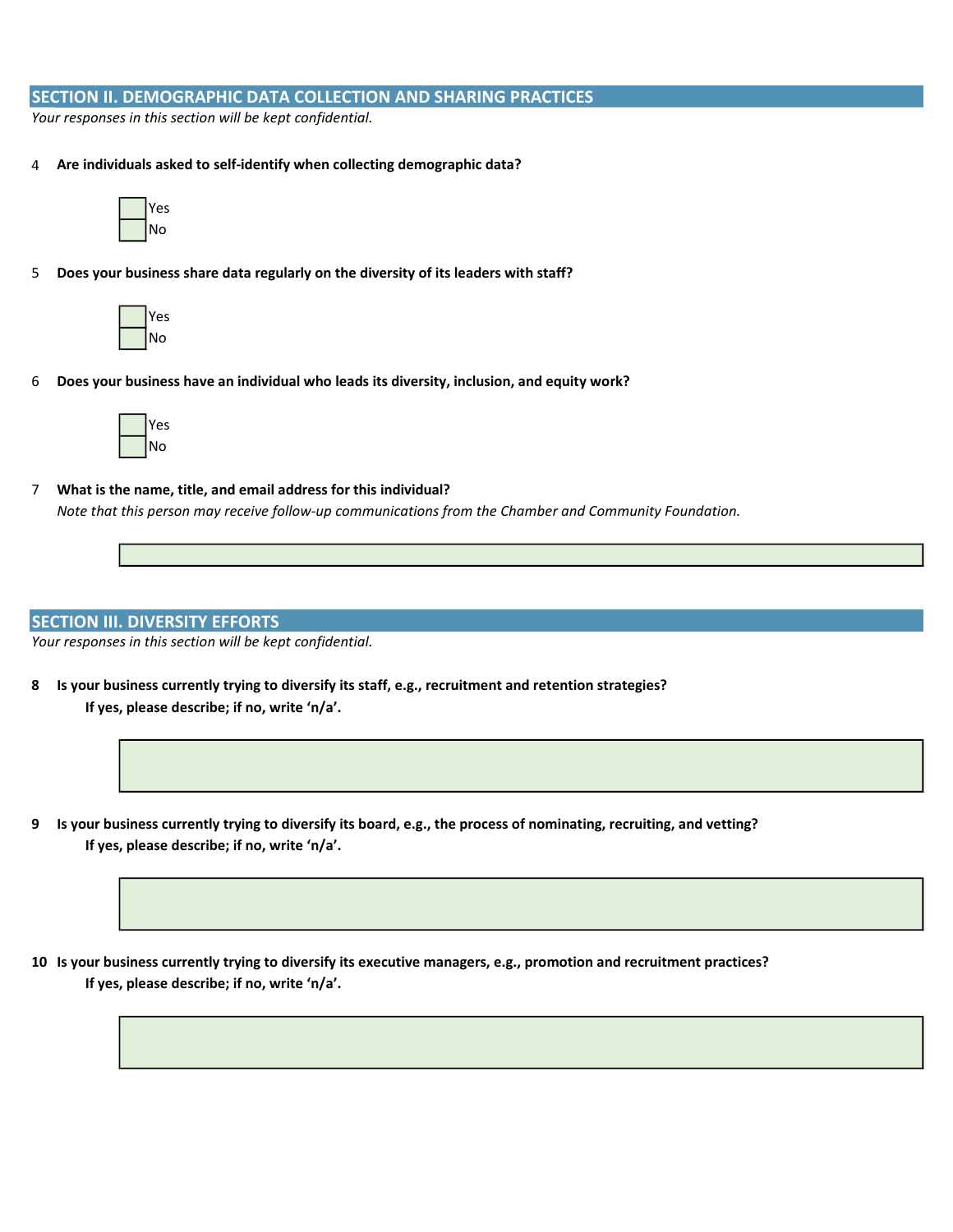# SECTION IV. DEMOGRAPHIC DATA

Your responses in this section will be kept confidential.

- 11 How many full-time employees work for this business?
- 12 At this time, are you able to report on the demographic composition of staff?



13 How many staff members identify as… [if unknown, leave blank]

| White, non-Hispanic                                                                         |
|---------------------------------------------------------------------------------------------|
| Black, non-Hispanic                                                                         |
| Asian                                                                                       |
| Hispanic/Latino/Latina/Latinx                                                               |
| American Indian/Alaskan Native                                                              |
| Native Hawaiian/Other Pacific Islander                                                      |
| Other race-ethnicity, including two or more races                                           |
| Male                                                                                        |
| Female                                                                                      |
| LGBTQ+ (e.g., agender, non-binary, transgender, asexual, bisexual, gay, lesbian, and queer) |
| Persons with a disability (physical, developmental, behavioral, sensory)                    |
| Other (please specify):                                                                     |

## 14 How would you describe the ownership of your business?

At least 51 percent of the business or stock is owned by person(s) who identify as… [select all that apply]

| White (non-Hispanic)                                                                        |
|---------------------------------------------------------------------------------------------|
| Black (non-Hispanic)                                                                        |
| Asian                                                                                       |
| Hispanic/Latino/Latina/Latinx                                                               |
| Middle Eastern and North African                                                            |
| Other non-White racial or ethnic identity                                                   |
| Female                                                                                      |
| Male                                                                                        |
| LGBTQ+ (e.g., agender, non-binary, transgender, asexual, bisexual, gay, lesbian, and queer) |
| Persons with a disability (physical, developmental, behavioral, sensory)                    |
| None of the above - business does not have an owner (non-profit)                            |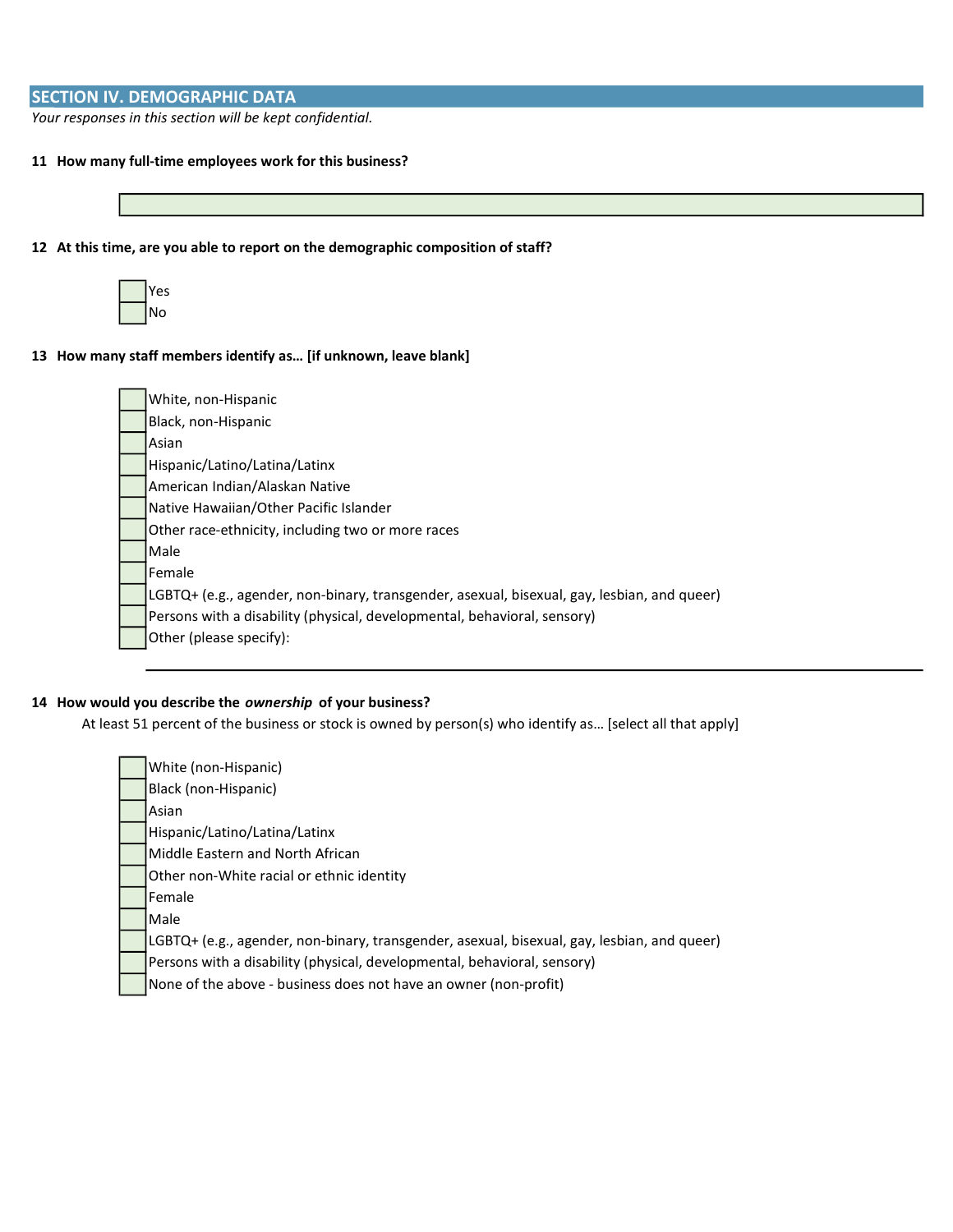- 15 How many executive-level managers (e.g., CEO, CFO, COO) are employed by this business?
- 16 At this time, are you able to report on the demographic composition of this business's executive-level managers?

| ς<br>r |
|--------|
| Nο     |

17 How many executive-level managers identify as… [if unknown, leave blank]

White, non-Hispanic Black, non-Hispanic Asian Hispanic/Latino/Latina/Latinx American Indian/Alaskan Native Native Hawaiian/Other Pacific Islander Other race-ethnicity, including two or more races Male Female LGBTQ+ (e.g., agender, non-binary, transgender, asexual, bisexual, gay, lesbian, and queer) Persons with a disability (physical, developmental, behavioral, sensory) Other (please specify):

#### 18 How many individuals serve on this business's board?



| White, non-Hispanic                                                                         |
|---------------------------------------------------------------------------------------------|
| Black, non-Hispanic                                                                         |
| Asian                                                                                       |
| Hispanic/Latino/Latina/Latinx                                                               |
| American Indian/Alaskan Native                                                              |
| Native Hawaiian/Other Pacific Islander                                                      |
| Other race-ethnicity, including two or more races                                           |
| Male                                                                                        |
| Female                                                                                      |
| LGBTQ+ (e.g., agender, non-binary, transgender, asexual, bisexual, gay, lesbian, and queer) |
| Persons with a disability (physical, developmental, behavioral, sensory)                    |
| Other (please specify):                                                                     |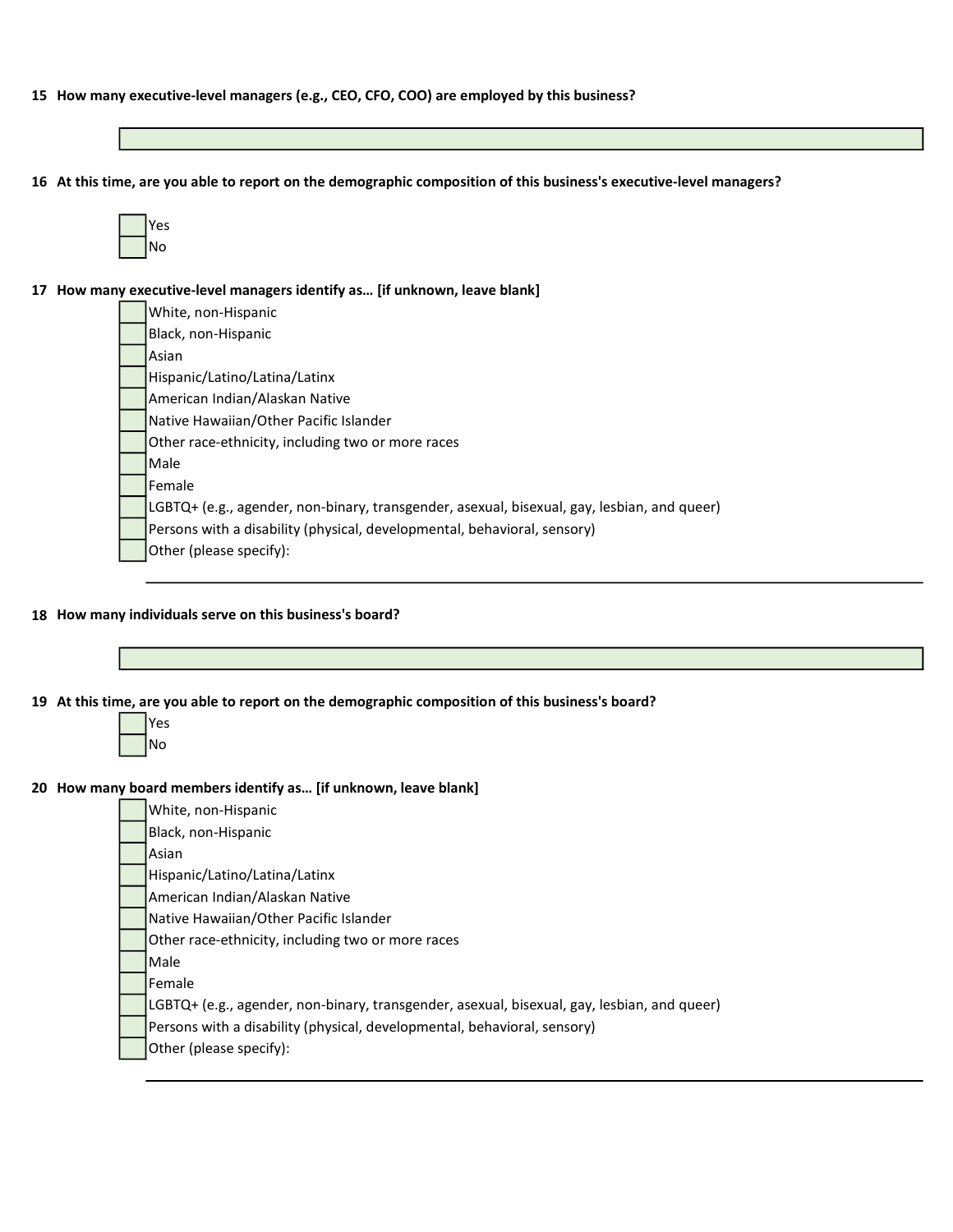# SECTION IV. BACKGROUND INFORMATION

Your responses in this section will be kept confidential.

## 21 What best describes your business?

| Sole proprietorship             |
|---------------------------------|
| Partnership                     |
| Corporation                     |
| Nonprofit                       |
| Limited liability company (LLC) |

#### 22 In what year was your business founded?

23 What was your business's annual revenue in the most recent calendar year?

Less than \$25 million \$25-49 million \$50-\$249 million \$250-999 million \$1 billion or more

## 24 May we contact you for a follow-up discussion / to profile your business as a best practice?

| ٢S     |
|--------|
| J<br>റ |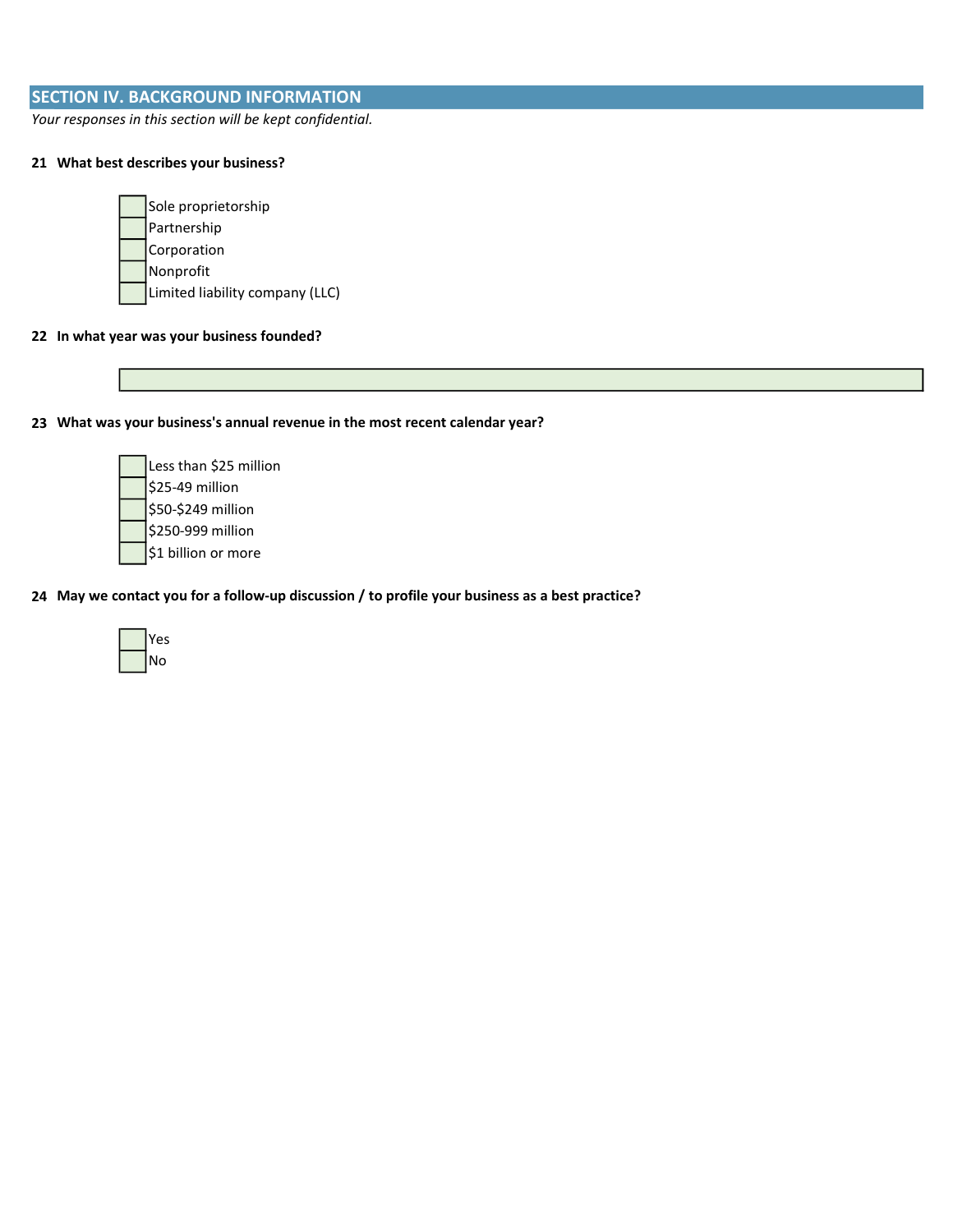## SECTION V. DIRECTORY INFORMATION

Only data collected in this section will be placed in a public, searchable directory of businesses that have received the pledge. If you do not want certain information to be included in the directory, please leave that field blank.

### 25 What is the name of your company?

#### 26 How can the public find you online? If not applicable, leave blank.

| Website  |  |
|----------|--|
| Twitter  |  |
| Facebook |  |
| Linkedin |  |

#### 27 In what Northern Virginia zip code(s) is your business located?

28 Does your business derive the majority of its revenue from government contracts?

| ς |
|---|
| o |

#### 29 In which industry (NAICS) is your business licensed to operate?

11 Agriculture, Forestry, Fishing and Hunting 21 Mining, Quarrying, and Oil and Gas Extraction 22 Utilities 23 Construction 31-33 Manufacturing 42 Wholesale Trade 44-45 Retail Trade 48-49 Transportation and Warehousing 51 Information 52 Finance and Insurance 53 Real Estate and Rental and Leasing 54 Professional, Scientific, and Technical Services 55 Management of Companies and Enterprises 56 Administrative and Support and Waste Management and Remediation Services 61 Educational Services 62 Health Care and Social Assistance 71 Arts, Entertainment, and Recreation 72 Accommodation and Food Services 81 Other Services (except Public Administration) 92 Public Administration